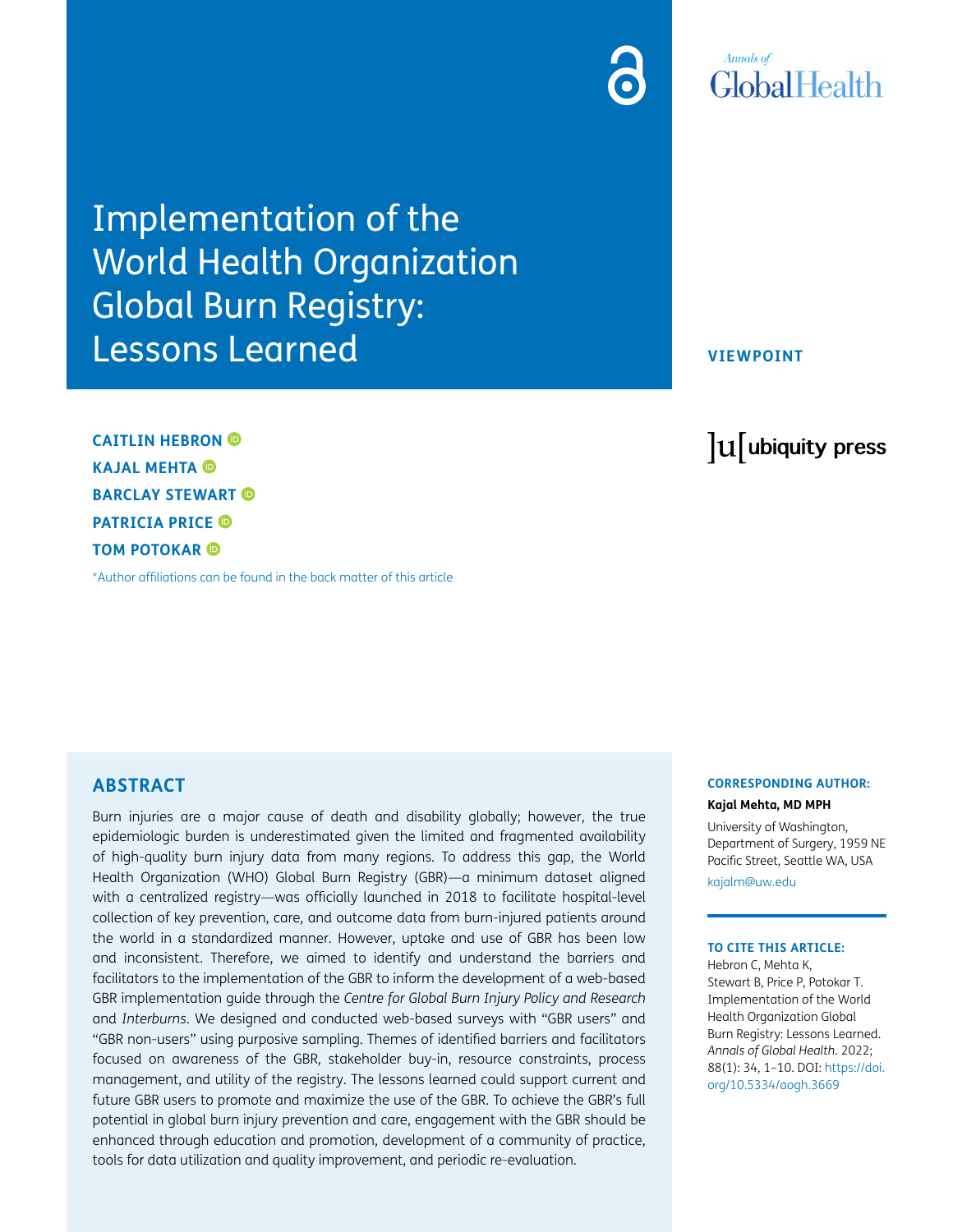# **INTRODUCTION**

Burn injuries are a major cause of death and disability globally, with a disproportionate burden incurred by people in low- and middle-income countries (LMICs) [[1](#page-8-0)]. There are nearly 9 million new burn injuries and 120 000 burn injury-related deaths annually [\[2](#page-8-1)]. However, these figures likely underestimate the true health burden given the fragmented and limited availability of highquality burn injury epidemiological data, particularly from LMICs where injury surveillance systems are rare [\[1\]](#page-8-0). Without a more accurate estimate of the true burden of burn injuries, it is challenging to adequately target and prioritize injury prevention and control measures.

In response, the World Health Organization (WHO) developed the Global Burn Registry (GBR). The GBR is a system for voluntary hospital-based reporting of burn injury data. The GBR is a minimum dataset aligned with a centralized registry with the objective to collect key prevention, care and outcome data from burn injured patients in a standardized manner while minimizing the need for advanced information technology capacity [\[3\]](#page-8-2). The GBR also serves as a data sharing platform accessible to both contributing hospitals and the greater burn community for analysis that informs prevention initiatives and quality improvement programmes. It provides the much needed opportunity to transition from isolated and inconsistent approaches of recording burn injury data, to a standardized, comparable and consistent global data collection system [[3\]](#page-8-2). See **[Figure 1](#page-1-0)** for further details on the GBR.



Hebron et al. **2** *Annals of Global Health* DOI: 10.5334/aogh.3669

<span id="page-1-0"></span>**Figure 1** Steps, stakeholders, and development process of the GBR.

(WHO) World Health Organization; (ISBI) International Society for Burn Injuries; (GACC) Global Alliance for Clean Cookstoves; (CDC) Centers for Disease Control. Adapted using information provided from "The design and evaluation of a system for improved sun/eillance and prevention programmes in resource- limited settings using a hospital-based bum injury questionnaire" [[14\]](#page-8-3).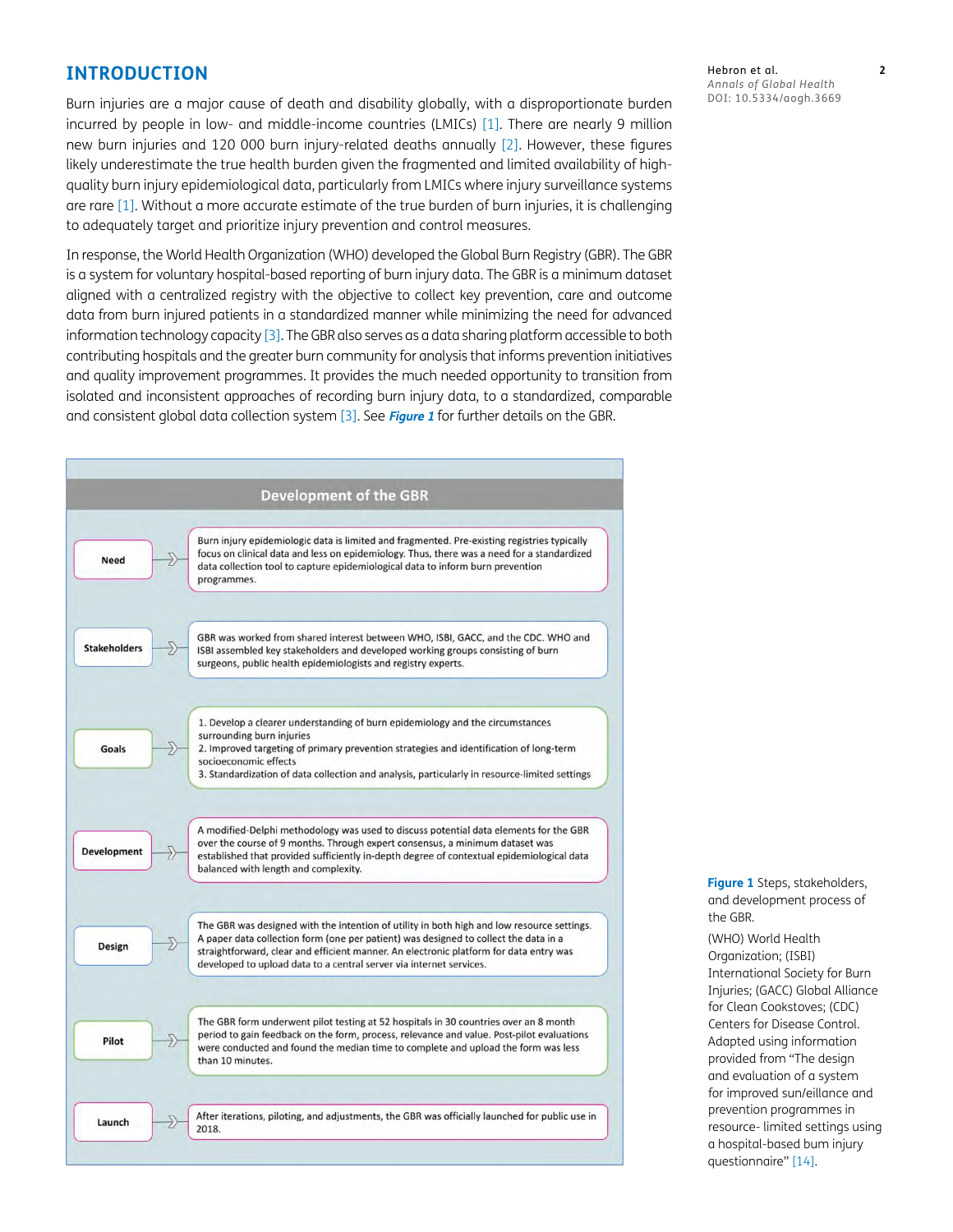Universal uptake of the GBR by facilities that care for burn injuries would help elucidate the true burden of these injuries and elevate the global discussion and approaches to burn injury prevention and care in a more contextually informed manner. However, since the introduction of the GBR, uptake and use by hospitals globally has been relatively low and inconsistent. Currently, data are not globally representative and selection bias, due to variable participation, significantly limits interpretation of epidemiological studies  $[4, 5]$  $[4, 5]$  $[4, 5]$  $[4, 5]$ . Other than internal WHO feasibility and pilot testing of GBR prior to its dissemination, there have been no studies on the implementation of the GBR. Therefore, to understand the key factors contributing to implementation, we conducted a survey aiming to identify barriers and facilitators to adoption and consistent use of the GBR.

# **GBR IMPLEMENTATION SURVEY DEVELOPMENT AND DISSEMINATION**

The Centre for Global Burn Injury Policy and Research at Swansea University created two separate implementation surveys designed to collect data from "GBR users" and "GBR nonusers," respectively. The surveys were reviewed by a WHO representative to ensure relevance and alignment with the GBR initiative. Survey items were included to capture burn facility information, details about participation in the GBR, and opened-ended questions regarding the utility of the GBR, GBR process and workflow, and lessons learned for GBR use and promulgation. The GBR non-user implementation survey included a thorough explanation of the GBR set-up and use process (**[Figure 2](#page-3-0)**) and was accompanied by items that aimed to understand non-users' perspectives on the anticipated barriers and facilitators to GBR adoption and use. The final surveys were developed as electronic forms on Qualtrics™ and were accessible via hyperlinks to the survey website.

We employed purposive sampling methodology. Facilities that had uploaded data onto the GBR were identified and contact details were obtained from the WHO (consent dependent). This mailing list was used to send the implementation survey for GBR users. The survey link for GBR non-users was shared via numerous electronic platforms through the international burn community (e.g., Interburns; International Society of Burn Injuries) and to burn centres where the GBR was not in use. The online surveys were completed on a voluntary basis by experts from respective GBR user and non-user facilities.

The primary objective of conducting the surveys was to inform the development of implementation support tools. Therefore, quantitative data were described and qualitative responses were analysed using a content analysis framework [[6\]](#page-8-6). First, responses were coded by implementation major barriers and facilitators. Responses with similar implementation barriers and facilitators were coded and organized by more specific pitfall, process and/or solution. Facility-level and implementation process data were collected. No data on personal characteristics of any individuals were collected. Use of the data for this publication is considered not to constitute human subjects research by the Swansea University and University of Washington Institutional Review Boards.

# **SURVEY RESPONDENTS**

#### **GBR USERS**

There were ten respondents from seven countries (**[Table 1](#page-4-0)**). Two respondents were later found to be "GBR non-users" who completed the incorrect questionnaire. The majority of respondents reported that their facilities had a specialized burn unit (8 of 10 respondents) and had one or more dedicated burn surgeons (9 of 10 respondents). Most users also reported that more than 100 burn patients were admitted annually at their respective facility (9 of 10 respondents).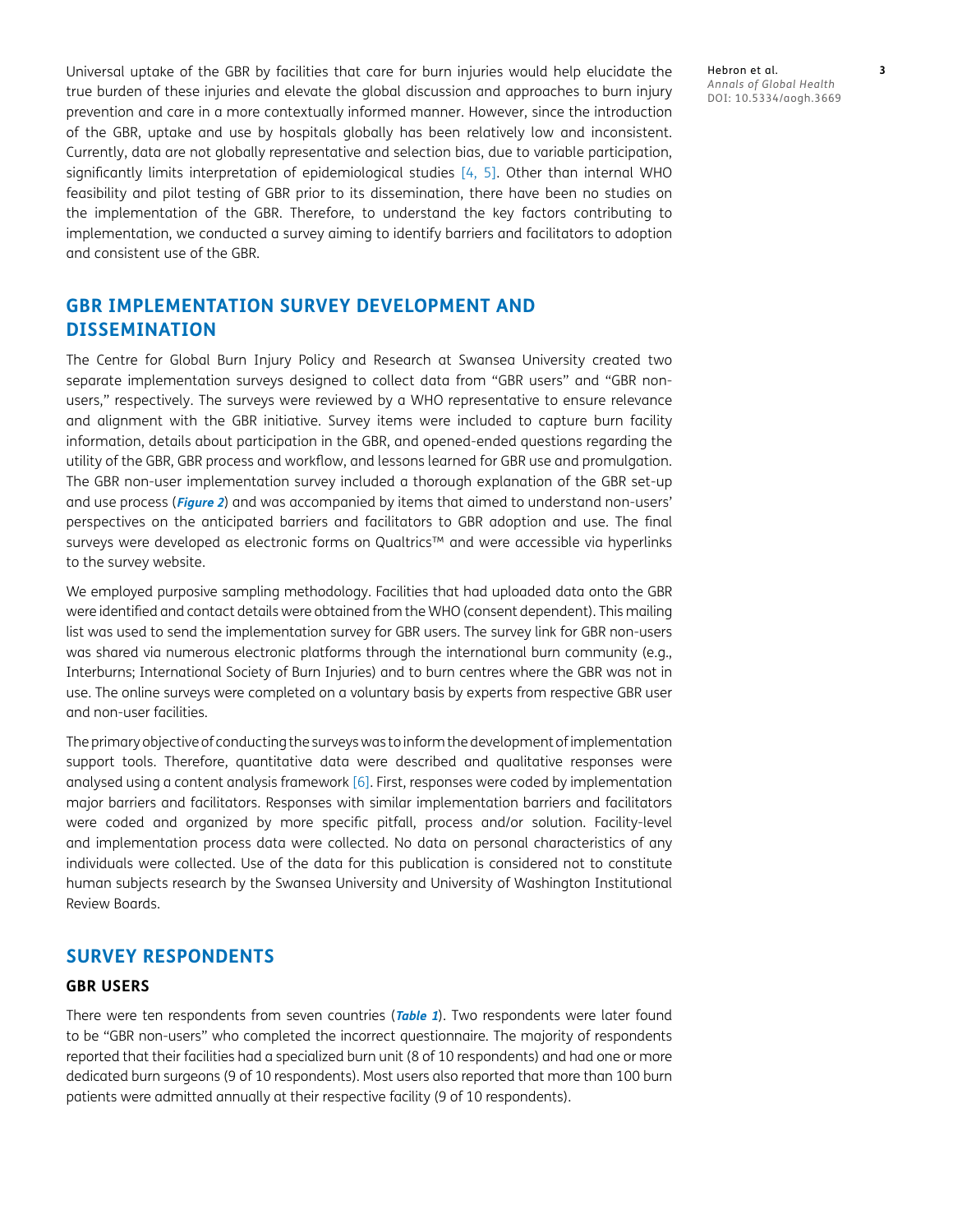

<span id="page-3-0"></span>**Figure 2** Global Burn Registry (GBR) user registration, set-up, and use process.

## **GBR NON-USERS**

Thirty-three respondents completed the GBR non-user survey and represented ten countries (**[Table](#page-4-0) <sup>1</sup>**). The majority of respondents reported that their facilities admitted more than 100 burn patients annually (16 of 21 respondents). Most non-users reported that their facility had never previously used the GBR (26 of 33 facilities); of those whose facilities had never used the GBR, less than half of the respondents had previously heard of the GBR prior to receiving the survey (11 of 26 respondents).

Hebron et al. **4** *Annals of Global Health* DOI: 10.5334/aogh.3669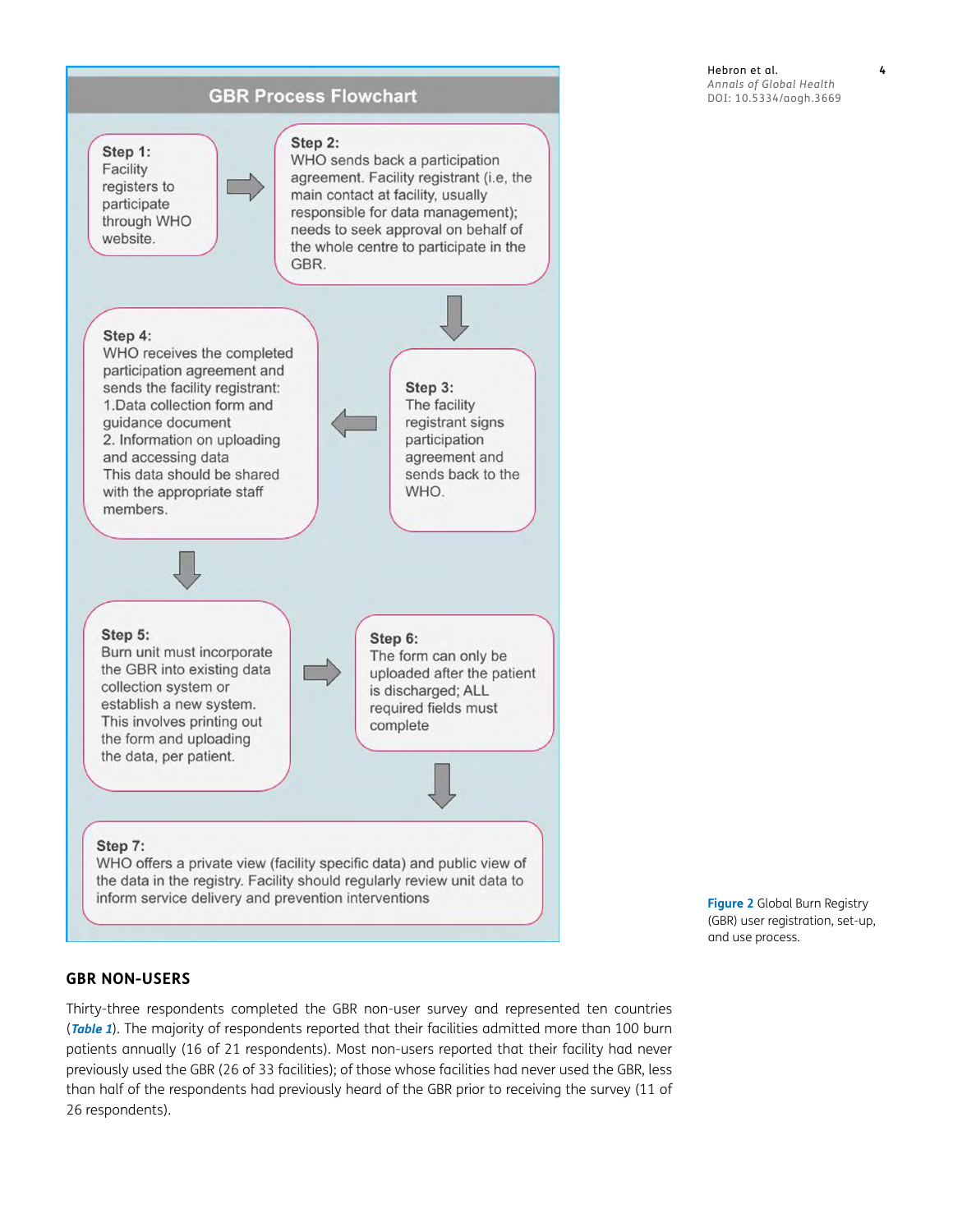|                                                                                  | <b>GBR USERS</b>                                                         | <b>GBR NON-USERS</b>                                                                                       |
|----------------------------------------------------------------------------------|--------------------------------------------------------------------------|------------------------------------------------------------------------------------------------------------|
| Number (n)                                                                       | 10                                                                       | 33                                                                                                         |
| Respondent Countries                                                             | India, Mozambique,<br>Nigeria, Peru, Tanzania,<br>United Kingdom, Zambia | Australia, Brazil, Ethiopia, India,<br>Israel, Mozambique, Sudan, United<br>Kingdom, United States, Zambia |
| Burn patients admitted annually                                                  |                                                                          |                                                                                                            |
| < 50                                                                             | $\Omega$                                                                 | 5                                                                                                          |
| $50 - 100$                                                                       | $\overline{2}$                                                           | $\overline{2}$                                                                                             |
| 100-150                                                                          | 3                                                                        | 5                                                                                                          |
| >150                                                                             | 5                                                                        | 11                                                                                                         |
| All burn patient data added to GBR? (Users only)                                 |                                                                          |                                                                                                            |
| Yes                                                                              | 3                                                                        | N/A                                                                                                        |
| <b>No</b>                                                                        | $\overline{7}$                                                           | N/A                                                                                                        |
| Have you previously contributed to GBR (Non-users only)                          |                                                                          |                                                                                                            |
| Yes                                                                              | N/A                                                                      | 6                                                                                                          |
| <b>No</b>                                                                        | N/A                                                                      | 27                                                                                                         |
| Any knowledge of GBR prior to survey? (Non-users, never contributed to GBR only) |                                                                          |                                                                                                            |
| Yes                                                                              | N/A                                                                      | 11                                                                                                         |
| <b>No</b>                                                                        | N/A                                                                      | 15                                                                                                         |

Hebron et al. **5** *Annals of Global Health* DOI: 10.5334/aogh.3669

<span id="page-4-0"></span>Table 1 Respondents to GBR implementation surveys.

# **MAIN OBSERVATIONS**

#### **GBR USERS**

Only 3 of 10 GBR users reported that data from all burn patients admitted to their facility were routinely uploaded into the GBR. At facilities that regularly contributed data, respondents stated that patient data were typically uploaded after each patient discharged or once per week (i.e., not prospectively or daily). From respondents whose facilities did not upload all patient data to the GBR, the most commonly cited barriers to consistent data collection and upload were lack of supervision or accountability, lack of standard operating procedures for data collection and upload within the facility, no dedicated personnel and/or limited protected time for participation (**[Box 1](#page-4-1)**). Other commonly identified barriers for participation in the GBR were lack of support from senior managers, lack of interest from hospital staff and not having an identified a lead for the process.

- Frequent and routine data uploads (e.g., per patient or weekly) may facilitate consistent and complete data entry into the registry.
- A strong emphasis by facility leadership regarding the mission and utility of the GBR is essential to maintaining motivation and consistency in participation.
- Dedicated personnel and standard operating procedures improve participation.

#### **GBR NON-USERS**

When presented with a demonstration of the steps required for GBR participation (**[Figure 2](#page-3-0)**), the most commonly anticipated barrier steps (e.g., steps perceived as challenging to complete) were: 1) setting up GBR process (e.g., receiving, training, setting up the system for data collection), and 2) regularly using and reviewing facility-level data for prevention and quality improvement purposes. Slightly more than half of the respondents who had never contributed to the GBR felt

<span id="page-4-1"></span>**Box 1** Insights from GBR users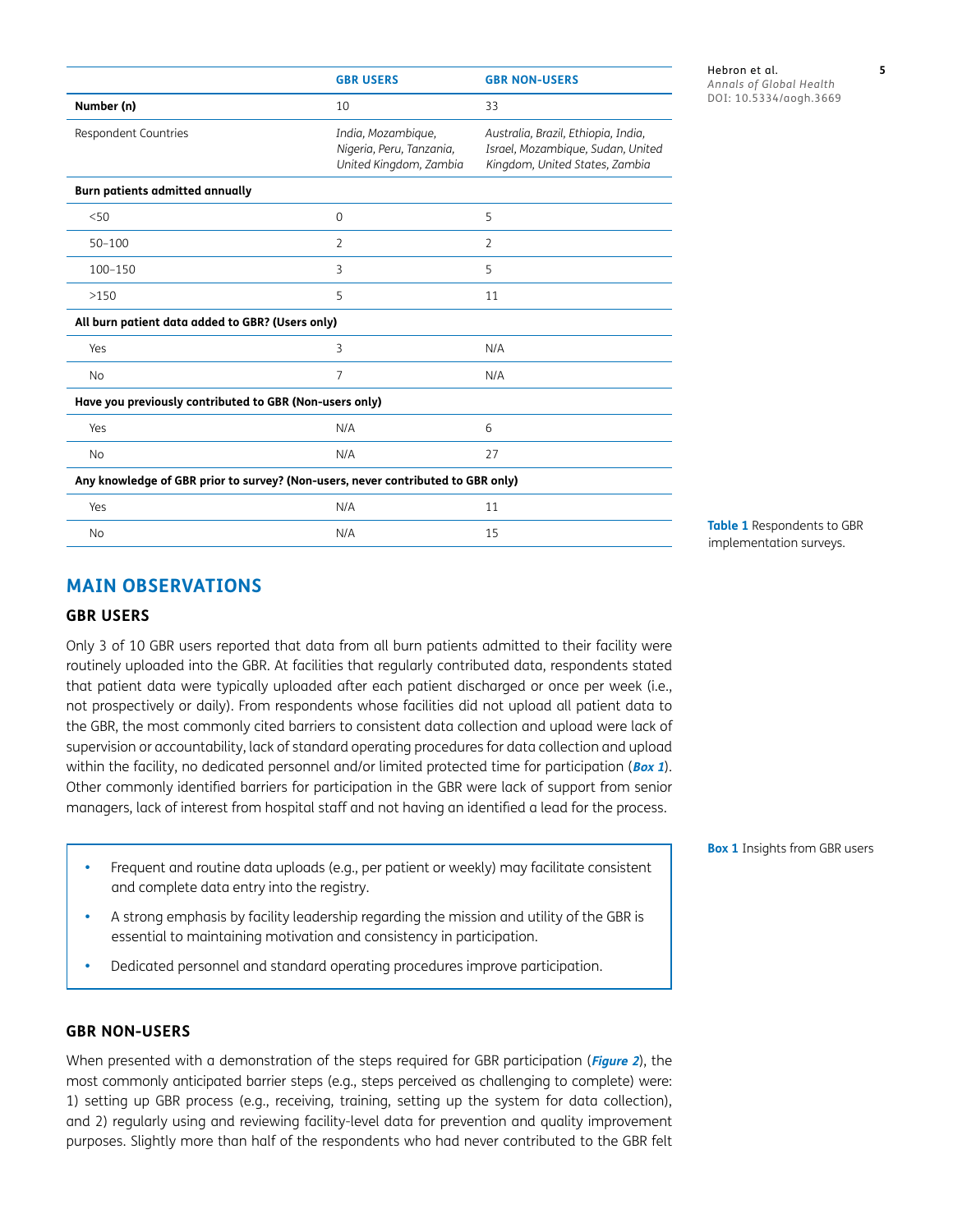it would be a useful tool for data sharing and comparison, advising operations/logistics of burn care, benchmarking quality improvement programmes, and informing prevention initiatives and policy. However, nearly half of the respondents felt that the GBR would not be useful or were unsure of the utility of participating in the GBR. The reasons cited included participation in other registry programmes (e.g., hospital- or national-level), GBR dependence on paper data collection forms (i.e., not phone or tablet-based software), and perception that the low levels of current participation in the GBR hinder its potential for large-scale impact (**[Box 2](#page-5-0)**).

Hebron et al. **6** *Annals of Global Health* DOI: 10.5334/aogh.3669

<span id="page-5-0"></span>**Box 2** Insights from GBR nonusers

Many stakeholders in the burn care community are unaware of the GBR.

for many non-users.

There is uncertainty around the utility of the GBR, indicating a need for demonstrable benefits, education, and promotion to maximize global participation.

Setting-up the GBR and related data management processes is a major perceived barrier

## **IDENTIFIED PROCESS PITFALLS AND BEST PRACTICE SOLUTIONS FROM GBR USERS AND NON-USERS**

**[Table](#page-5-1) <sup>2</sup>** demonstrates some specific pitfalls experienced by respondents and offers best practice solutions to overcome them, as informed by identified barriers and facilitators.

<span id="page-5-1"></span>**Table 2** Process pitfalls and best practice solutions described by Global Burn Registry (GBR) users and non-users.

| <b>IDENTIFIED PROCESS</b><br><b>PITFALL</b>                                  | <b>PROPOSED BEST PRACTICE SOLUTIONS</b>                                                                                                                                                                                                                |
|------------------------------------------------------------------------------|--------------------------------------------------------------------------------------------------------------------------------------------------------------------------------------------------------------------------------------------------------|
| GBR sign-up and<br>set-up process.                                           | Utilize available resources for GBR use and implementation such as Interburns Global Burn Registry online module:                                                                                                                                      |
|                                                                              | Using the Global Burn Registry (GBR) - Overview Rise 360 (articulate.com)                                                                                                                                                                              |
|                                                                              | Consider contacting a peer facility with experience in GBR use for consultation.                                                                                                                                                                       |
| Obtaining buy-in and<br>engagement from<br>management and/or<br>supervisors. | Demonstrate the crucial role of standardized data collection for quality improvement programmes at participating facilities.                                                                                                                           |
|                                                                              | Look to obtain additionally support and external advocacy from Ministry of Health, regional WHO (e.g. PAHO, etc.) or<br>WHO office.                                                                                                                    |
| Establishing and/or<br>sustaining staff motivation.                          | Emphasize utility of the GBR to inform injury control and prevention                                                                                                                                                                                   |
|                                                                              | Conduct regular "check-in" meetings to educate and motivate staff, as well as celebrate small milestones in the process                                                                                                                                |
| Inconsistent data<br>collection.                                             | Develop a system for data collection:                                                                                                                                                                                                                  |
|                                                                              | • Appoint roles and responsibilities for who collects specific portions of information. For example, the physician may fill<br>the initial assessment and the nurse completes the form at discharge.                                                   |
|                                                                              | Have senior personnel who oversees compliance, completeness, and quality control of the paper forms.                                                                                                                                                   |
| Inconsistent data uploads.                                                   | Develop a system for data transcription and upload:                                                                                                                                                                                                    |
|                                                                              | If there are pre-existing data management personnel, they should be assigned the task of uploading data from the<br>paper form onto the electronic database.                                                                                           |
|                                                                              | If this role does not exist, keep all the paper forms together in a predetermined place and have a rotating system for staff<br>to transcribe and upload the data, either per patient or once a week, to share the workload associated with uploading. |
|                                                                              | Have senior personnel who supervise upload process.                                                                                                                                                                                                    |
| Inconsistent internet<br>connection.                                         | Develop a system of intermittent uploads that aligns with times of greater internet bandwidth (e.g. plan for data uploads<br>at night).                                                                                                                |
| Misplacing/difficulty<br>tracking paper form.                                | Print data collection form on brightly coloured paper.                                                                                                                                                                                                 |
|                                                                              | Have involved staff develop an accepted filing system for the GBR.                                                                                                                                                                                     |
| Utilizing GBR data for<br>quality improvement.                               | Participating facilities can develop a plan to review the GBR inputs regularly (i.e. once per month, or more frequently).                                                                                                                              |
|                                                                              | Develop working groups in a virtual community of practice.                                                                                                                                                                                             |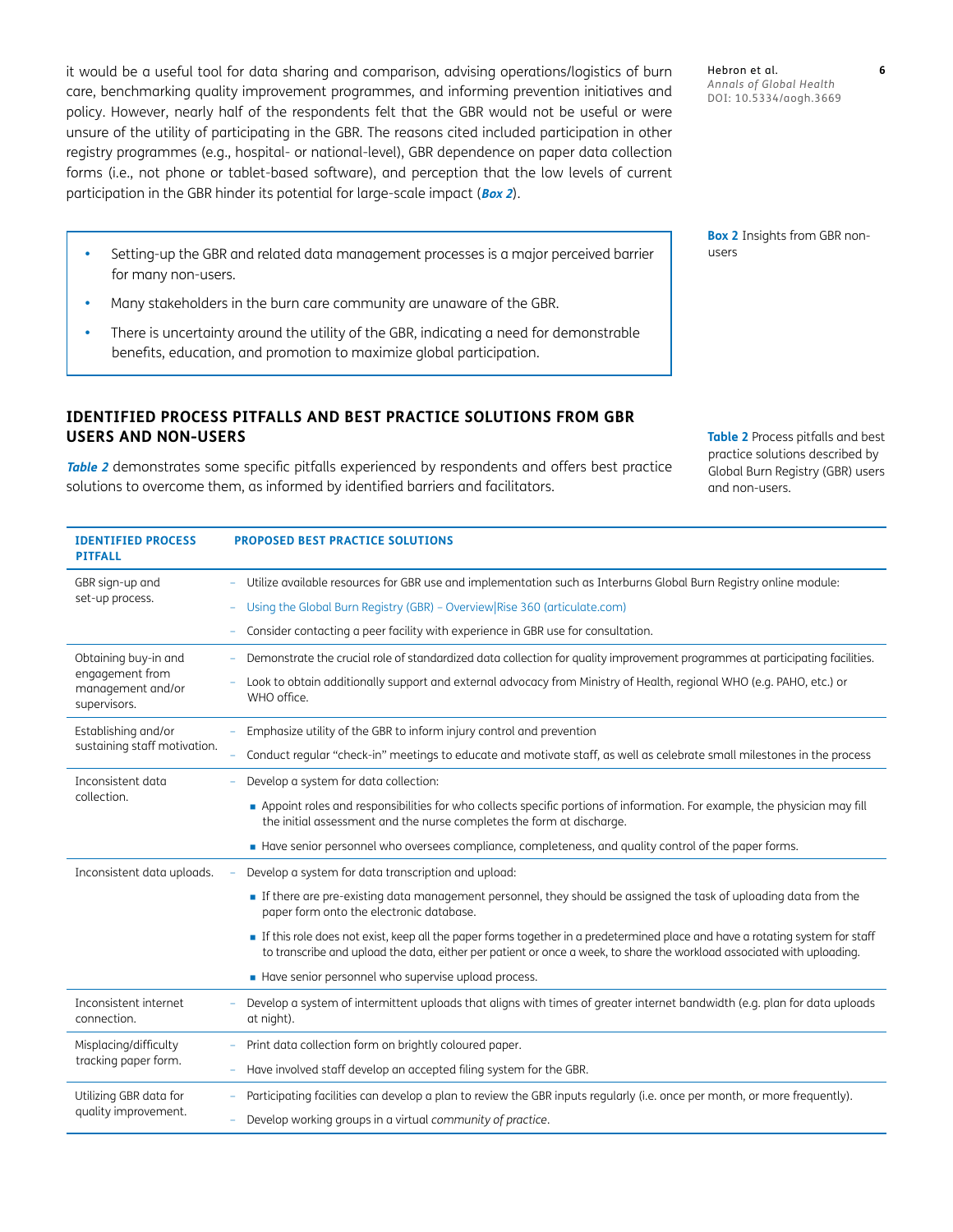## **LESSONS LEARNED**

The WHO GBR has the potential to be a very powerful tool for collating facility-, national- and global-level burn injury and care data to describe epidemiology and inform prevention and quality improvement initiatives. The implementation surveys shed light on some of the barriers and facilitators to adoption and use of the GBR. The main themes of lessons learned are: 1) coordinate education and promotion, 2) develop an implementation toolkit for facility-based quality improvement, and 3) create a community of practice. It is essential to utilize this information to support current and future stakeholders and promote the use of the GBR. Given the voluntary nature of survey participation, the lessons learned may not represent all user experiences; however, the key learning points from stakeholders' experiences can still inform steps to enhance engagement with the GBR. By doing so, we may realize further progress for burn injury prevention and care globally. Further, these lessons may also be broadly applicable to those implementing registries globally, regardless of specialty focus.

## **EDUCATE STAKEHOLDERS AND PROMOTE THE GBR**

Numerous stakeholders within the burn community have little to no exposure to the GBR or its utility. Thus, we recommend coordinated education efforts, marketing, and promotion of the GBR by the WHO and relevant professional societies to demonstrate the utility of the registry. One approach to do so might include highlighting the programmatic uses of the GBR. For example, WHO could compile and publish GBR success stories to showcase the potential of stakeholder investments in and experiences utilizing the GBR. Similar work has been done to support WHO trauma and injury prevention-related products, like the *WHO Strengthening Care for the Injured: Success Stories and Lessons Learned from Around the World* [\[7](#page-8-7)]. The case studies within this compilation were found to be broadly utilized and demonstrated the power of disseminating lessons learned [[8](#page-8-8)]. Another potential strategy could include collaborating with professional societies (e.g., International Society for Burn Injuries, International Association for Trauma Surgery and Intensive Care) to conduct GBR informational and training sessions through webinars or during annual international meetings. Additionally, society journals might consider publishing "GBR pearls," similar to the methods the American Burn Association employed during both early and current iterations of the National Burn Repository [[9,](#page-8-9) [10\]](#page-8-10).

#### **DEVELOP AN IMPLEMENTATION TOOLKIT FOR QUALITY IMPROVEMENT**

The stakeholders recommended developing a GBR implementation toolkit to kickstart and maintain data collection and entry as well as facilitate quality improvement (QI) programming. It has been demonstrated that access to real-time data feedback can yield rapid, significant and sustained improvement in the quality of care as well as elevate staff motivation and job experience, including at hospitals without formal QI programmes in LMICs [[11](#page-8-11), [12\]](#page-8-12). Further, successful QI programming can improve outcomes like complication rates and length of stay, which can directly decrease hospital expenditures. Therefore, by demonstrating improved quality of care and costs-saving potential of using GBR, administrators and service-line directors may be more willing to support the necessary staffing, equipment, and resource requirements for effective registry workflow.

As example of how support for QI can be enhanced, the *WHO International Registry for Trauma and Emergency Care (IRTEC)*, a web-based platform, minimum dataset and analysis system for case-based data from emergency care and injury encounters, provides a number of accessible automated reports to facilitate QI programming [\[13\]](#page-8-13). Given the existing WHO technology platforms, a similar automated analysis and reporting system would be a useful next step to expand the functionality of the GBR and can be paired with user guides as part of the implementation toolkit.

## **CREATE A COMMUNITY OF PRACTICE**

The surveys demonstrated similar experiences found by the post-pilot questionnaire, that limitations in staff motivation, training, administrative support and office supplies challenge consistent data collection and entry [\[14\]](#page-8-3). While this may not address every issue encountered, Hebron et al. **7** *Annals of Global Health* DOI: 10.5334/aogh.3669